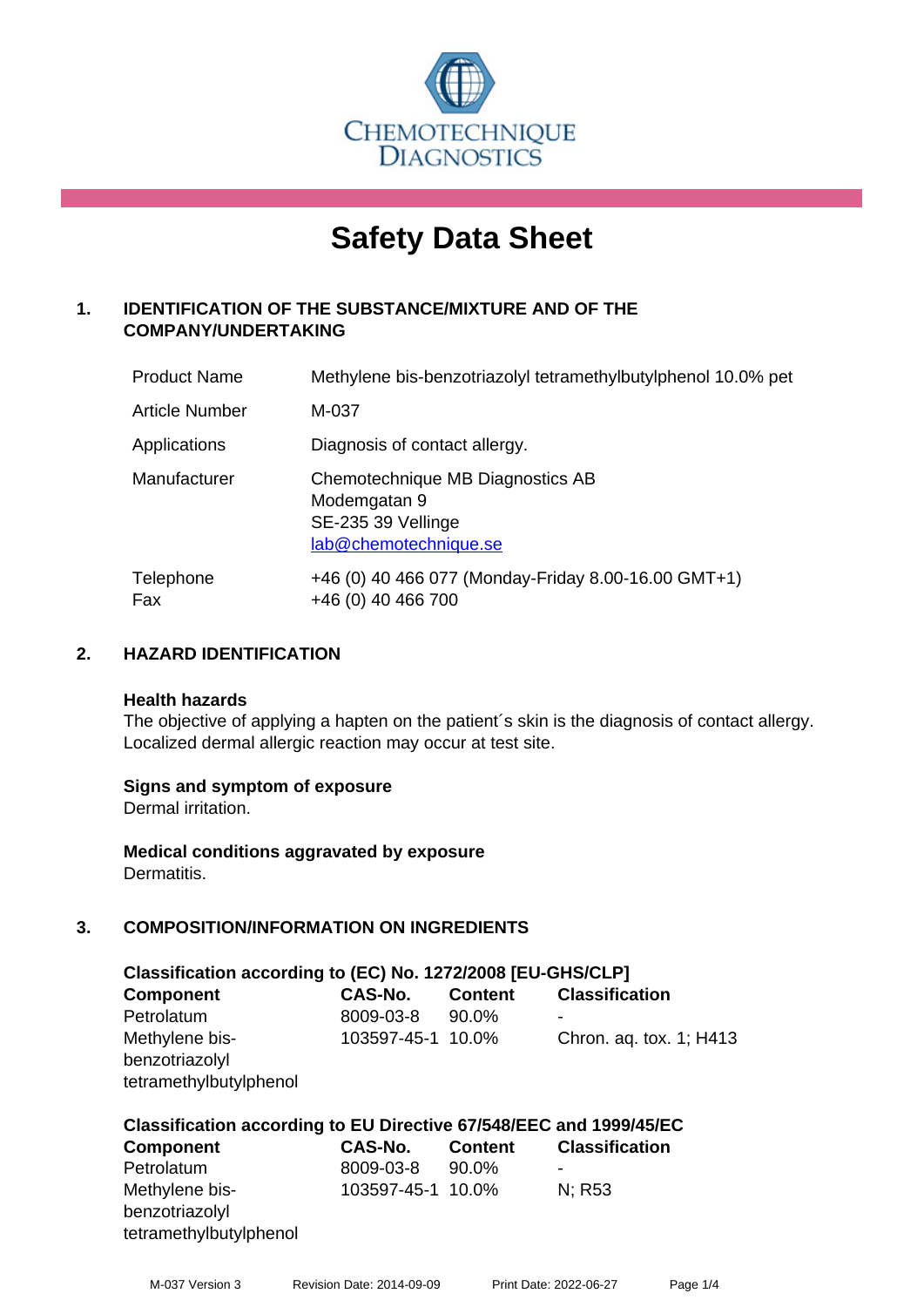# **4. FIRST AID MEASURES**

**Emergency and first aid procedures** Obtain medical attention.

# **5. FIRE-FIGHTING MEASURES\***

#### **Suitable extinguish media**

CO2, powder or water spray. Fight larger fires with water spray or alcohol resistant foam.

**For safety reasons unsuitable extinguishing agents** Water with full jet.

**Special protective equipment for fire-fighters** Wear self-contained respiratory protective device. Wear fully protective suit.

\*Data is shown for petrolatum only

### **6. ACCIDENTAL RELEASES MEASURES**

**Steps to be taken if material is released or spilled** Contain and place in a closed container.

# **7. HANDLING AND STORAGE**

**Precautions to be taken in handling and storage** Store dark at 5-8°C. Avoid extended exposure to light. FOR EXTERNAL USE ONLY.

# **8. EXPOSURE CONTROLS/PERSONAL PROTECTION**

**Respiratory protection** Not required.

**Ventilation** Local exhaust.

**Protective gloves** Disposal gloves.

**Eye protection** Not required with normal use.

**Work/Hygienic practices** Wash hands after each use.

# **9. PHYSICAL AND CHEMICAL PROPERTIES**

Odour **Odourless** 

Appearance Ivory White Semi-solid

Melting point\* 50-55° C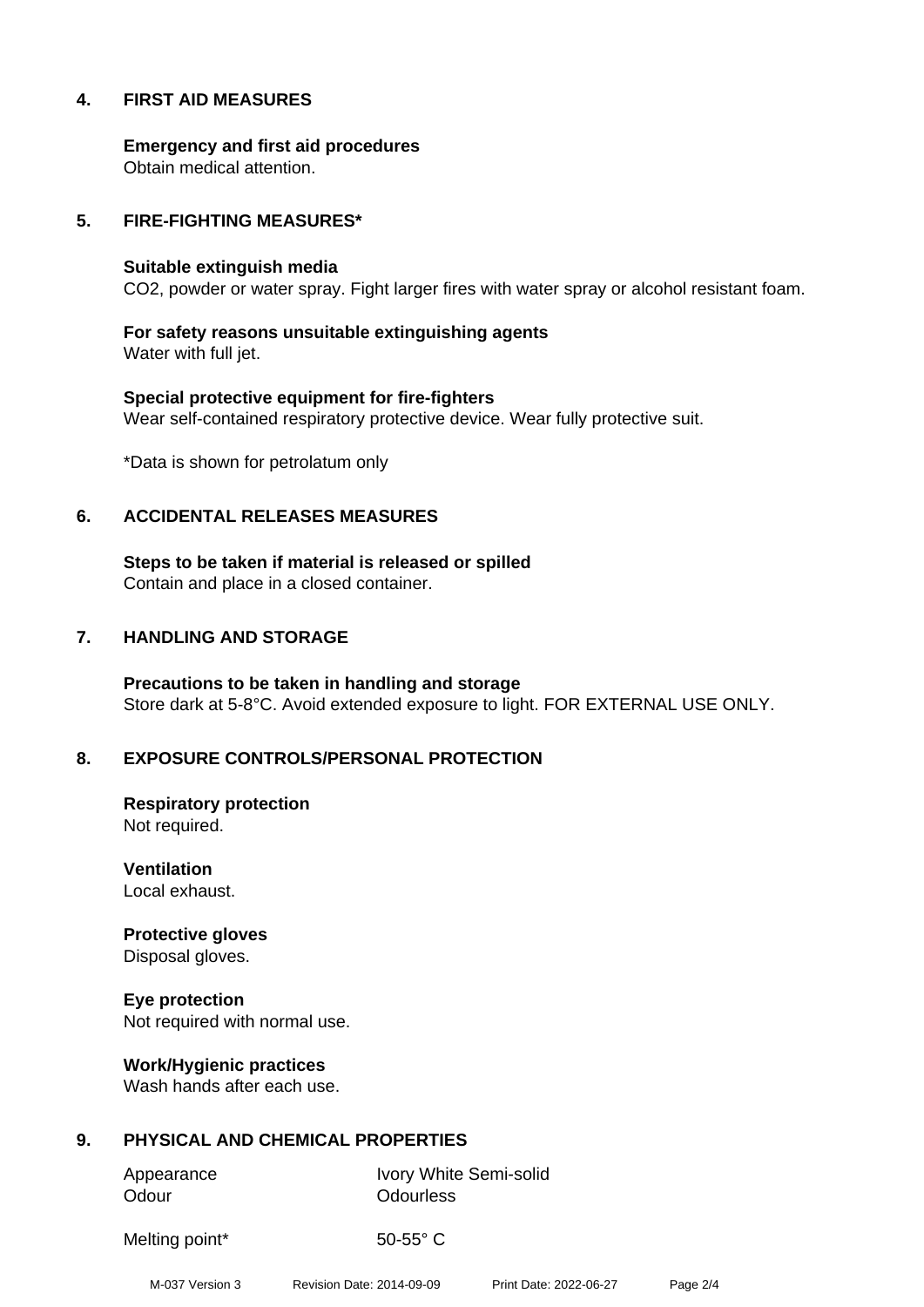Boiling point\* No data available Flash point\*  $>100^{\circ}$ C Self ignition\* Product does not self ignite. Danger of explosion\* Product does not present an explosion hazard. Density\* No data available. Solubility in/Miscibility with Water\* Insoluble

\*Data is shown for petrolatum only

# **10. STABILITY AND REACTIVITY**

### **Incompability**

May react with strong oxidizing agents.

# **Stability**

Stable at recommended storage conditions.

### **Hazardous byproducts**

Combustion may generate CO, CO2 and other oxides.

# **Hazardous polymerization**

Will not occur.

# **11. TOXICOLOGICAL INFORMATION**

No data available.

# **12. ECOLOGICAL INFORMATION**

No data available.

# **13. DISPOSAL CONSIDERATIONS**

# **Waste disposal method**

Comply with federal, state/provincial and local regulation.

# **14. TRANSPORT INFORMATION**

Not dangerous goods.

# **15. REGULATORY INFORMATION**

The classification is according to the latest editions of the EU lists, and extended by company and literature data.

# **16. OTHER INFORMATION**

# **Text of H-statements and R-phrases mentioned in Section 3**

| Chron. ag. tox. 1 |                           | Chronic aquatic toxicity (Category 1)     |          |  |
|-------------------|---------------------------|-------------------------------------------|----------|--|
| H413              |                           | May cause long lasting harmful effects to |          |  |
| M-037 Version 3   | Revision Date: 2014-09-09 | Print Date: 2022-06-27                    | Page 3/4 |  |